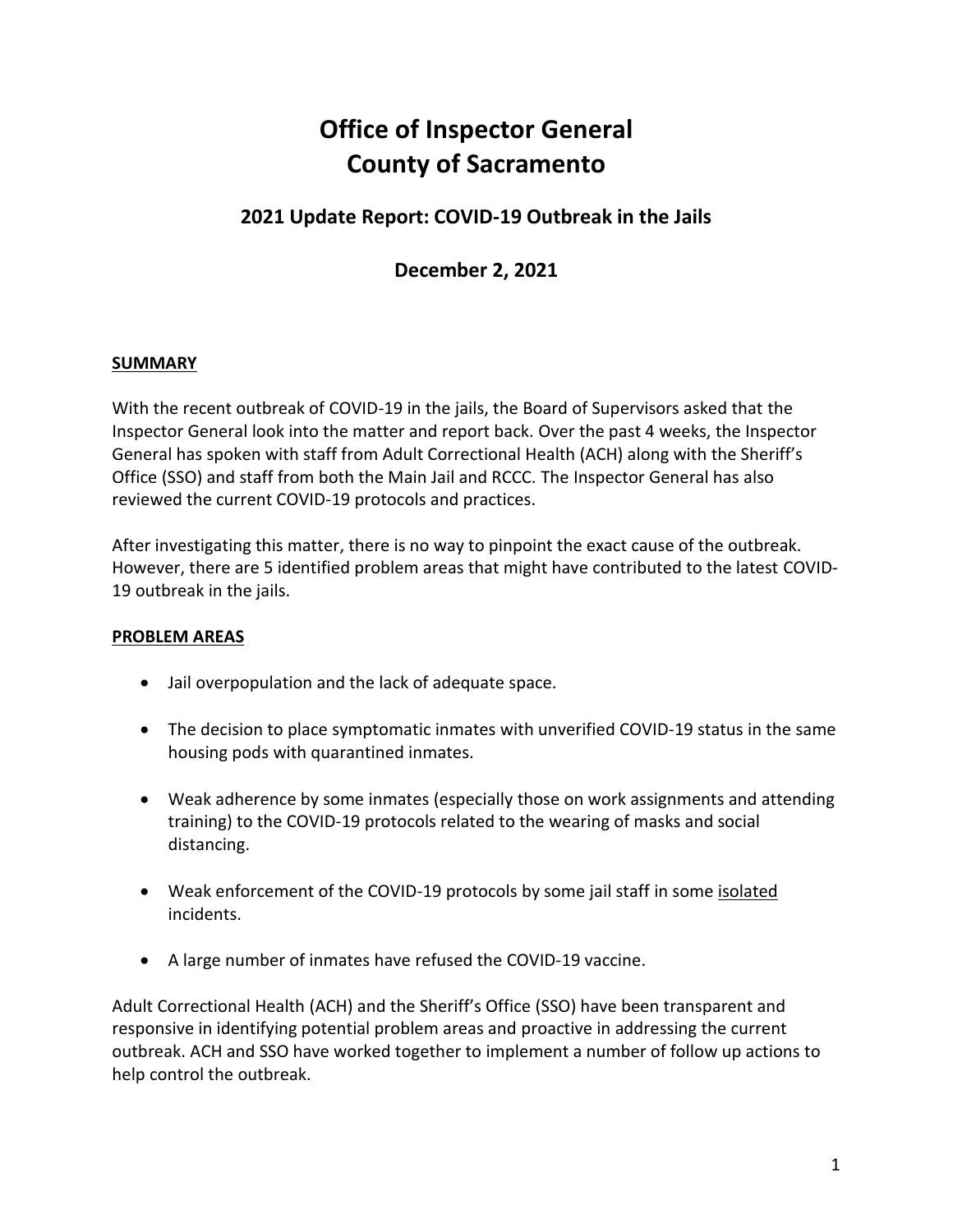#### **ACTION ITEMS**

- The SSO has agreed to return to designated COVID-19 housing. This includes intake quarantine, close contact quarantine, suspect isolation, and case isolation. The large transfer of inmates on different dates will not be placed in the same housing.
- The movement of inmates and staff will be minimized to prevent further transmission.
- For inmates on close contact quarantine, State Public Health recommends a 14 day period with weekly testing until there are (2) consecutive negative tests.
- All inmates performing any type of work assignment will be tested weekly.
- Inmates will not be allowed to engage in any type of work assignment if he or she fails to wear a disposable or cloth mask.
- All inmates meeting in a classroom type setting must strictly adhere to social distancing including facial coverings.
- Staff must diligently adhere to social distancing, masking, and the use of PPE in COVID housing units.
- Adult Correctional Health and SSO jail staff are meeting on a regular basis to review COVID-19 protocol compliance and to make any changes necessary to protect both inmates and staff.
- Adult Correctional Health has implemented a monetary reward system for inmates who voluntarily take the COVID-19 vaccination. This reward with provide additional money into their commissary account.
- The SSO requested and received a prioritized list of medically vulnerable inmates from Adult Correctional Heath to help ensure these inmates are protected.
- To help with the overpopulation issues, the SSO has been releasing inmates 3 days early with time credits in accordance with PC 4019. Since the outbreak was identified, 72 inmates have been released under this provision.
- The Home Detention Program has increased their participant count by approximately 30 inmates since the beginning of the outbreak. The increase in participants are primarily new, out-of-custody intakes to limit an increase in the jail population. This number includes 7 actual releases from the jails.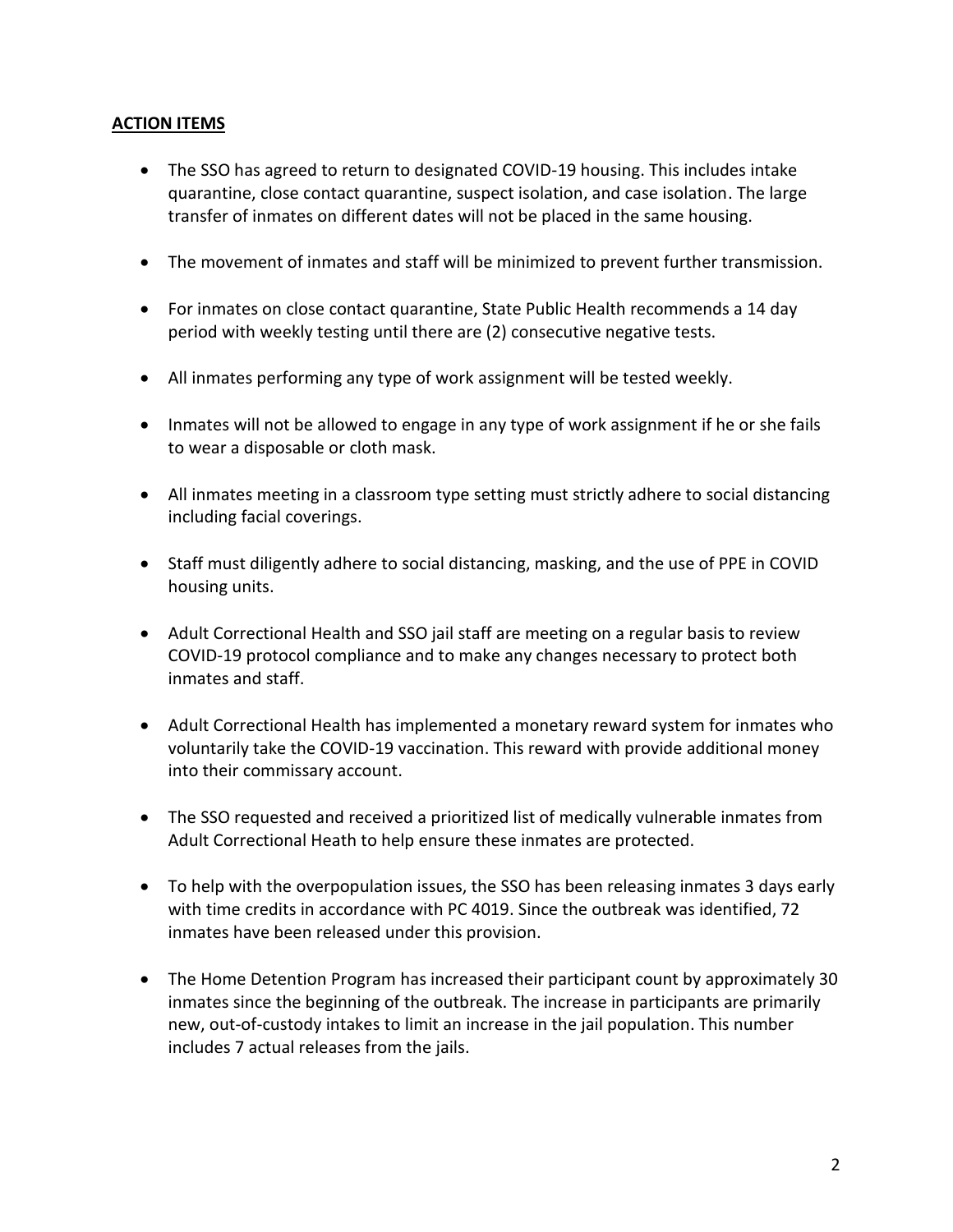The SSO initiated discussions, through County Counsel, with the Public Defender, District Attorney, and the Court regarding the potential of early releases from the jails. As of the filing of this report, no agreements have been made.

#### **CONCLUSION**

Overall, I believe both Adult Correctional Health (ACH) and the Sheriff's Office (SSO) have been diligent in their response to the outbreak and are taking proper follow up actions. As of the date of this report, the numbers are improving. ACH has done a great job revising their COVID protocols and keeping the Board of Supervisors and public informed. ACH has done an excellent job with their COVID-19 testing practices for inmates and staff.

There are some areas of concern. This outbreak reinforces the fact that the jails are overcrowded and there is not enough space to limit the potential for COVID-19 exposure. The best distancing measures are wasted if there is not the space necessary to safely separate the potentially infected from the healthy.

The overpopulation in the jails continue to be an issue. Even with the overpopulation issue in mind, it is difficult to understand the decision to place potentially infected inmates in the same housing pod with those being quarantined. Though we may never know if this decision actually contributed to the outbreak, it was a poor decision that should never happen again. The County should continue to work on finding ways to decrease the population in the jails and identify other possible solutions to decrease potential COVID-19 exposure.

There was clearly some lax adherence to, and enforcement of, the COVID-19 protocols in some isolated incidents. Regardless of the lack of adherence by some inmates, it is the responsibility of the Sheriff's Office jail staff to ensure both inmates and staff follow the COVID-19 protocols. I personally do not believe this is a systemic problem. In general, I found that jail staff and leadership are sincerely concerned for the safety of both inmates and staff, and they take their responsibilities seriously.

I do believe there were some specific incidents where there was a failure by some jail staff to ensure compliance with the rules. I do not believe these issues rise to the level of intentional misconduct. I believe this is a performance issue that should be handled through counseling, education, and training for both staff and inmates with an emphasis on accountability. Outside of a few isolated incidents, I do believe the SSO does a good job complying with, and enforcing, their COVID-19 protocols.

Overall, the SSO does review and revise their COVID-19 protocols as necessary to ensure they are doing everything possible to keep inmates and staff safe. However, I believe more internal auditing of their COVID-19 practices by SSO command staff would be beneficial. Those audits should be documented, and I believe the Sheriff's Office should provide regular updates to the Board of Supervisor and the public on the current COVID-19 status in the jails.